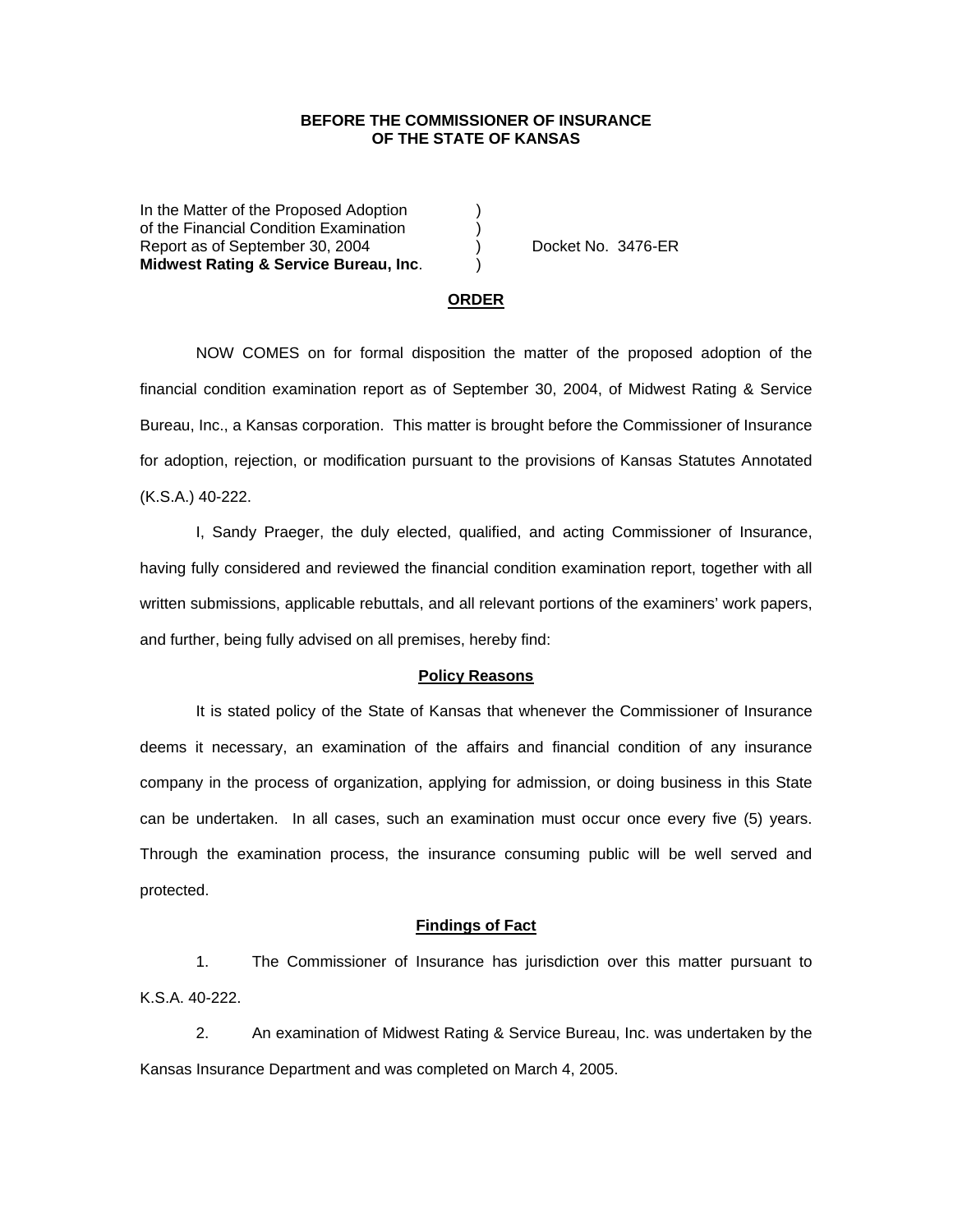3. The examiner-in-charge tendered and filed with the Kansas Insurance Department a verified written report of the examination within thirty (30) days following completion of the examination, to wit; March 4, 2005.

 4. Following receipt of the verified report, the Kansas Insurance Department transmitted the report to Midwest Rating & Service Bureau, Inc. on July 21, 2005, with a duly executed notice advising the company of its opportunity to prepare and submit to the Kansas Insurance Department a written submission or rebuttal with respect to any and all matters contained in the report. Midwest Rating & Service Bureau, Inc. was further advised that any written submission or rebuttal needed to be filed with the Kansas Insurance Department no later than thirty (30) days after receipt of the verified report.

 5. Midwest Rating & Service Bureau, Inc. filed a written acceptance of the verified report on August 23, 2005.

 6. Based upon the written submission tendered by Midwest Rating & Service Bureau, Inc., the company took no exceptions to matters contained in the verified report.

 7. Within thirty (30) days of the end of the time period allowed for written submission or rebuttal, the Commissioner of Insurance fully reviewed the report, together with all written submissions and rebuttals provided by Midwest Rating & Service Bureau, Inc. The Commissioner of Insurance further reviewed all relevant workpapers.

 8. No other written submissions or rebuttals were submitted by Midwest Rating & Service Bureau, Inc.

### **Conclusion of Law**

9. K.S.A. 40-222(k)(2) provides:

"Within 30 days of the end of the period allowed for the receipt of written submissions or rebuttals, the commissioner shall fully consider and review the report, together with any written submissions or rebuttals and any relevant portions of the examiners workpapers and enter an order:

(A) Adopting the examination report as filed or with modification or corrections. If the examination report reveals that the company is operating in violation of any law, regulation or prior order of the commissioner, the commissioner may order the company to take any action the commissioner considers necessary and appropriate to cure such violations; or